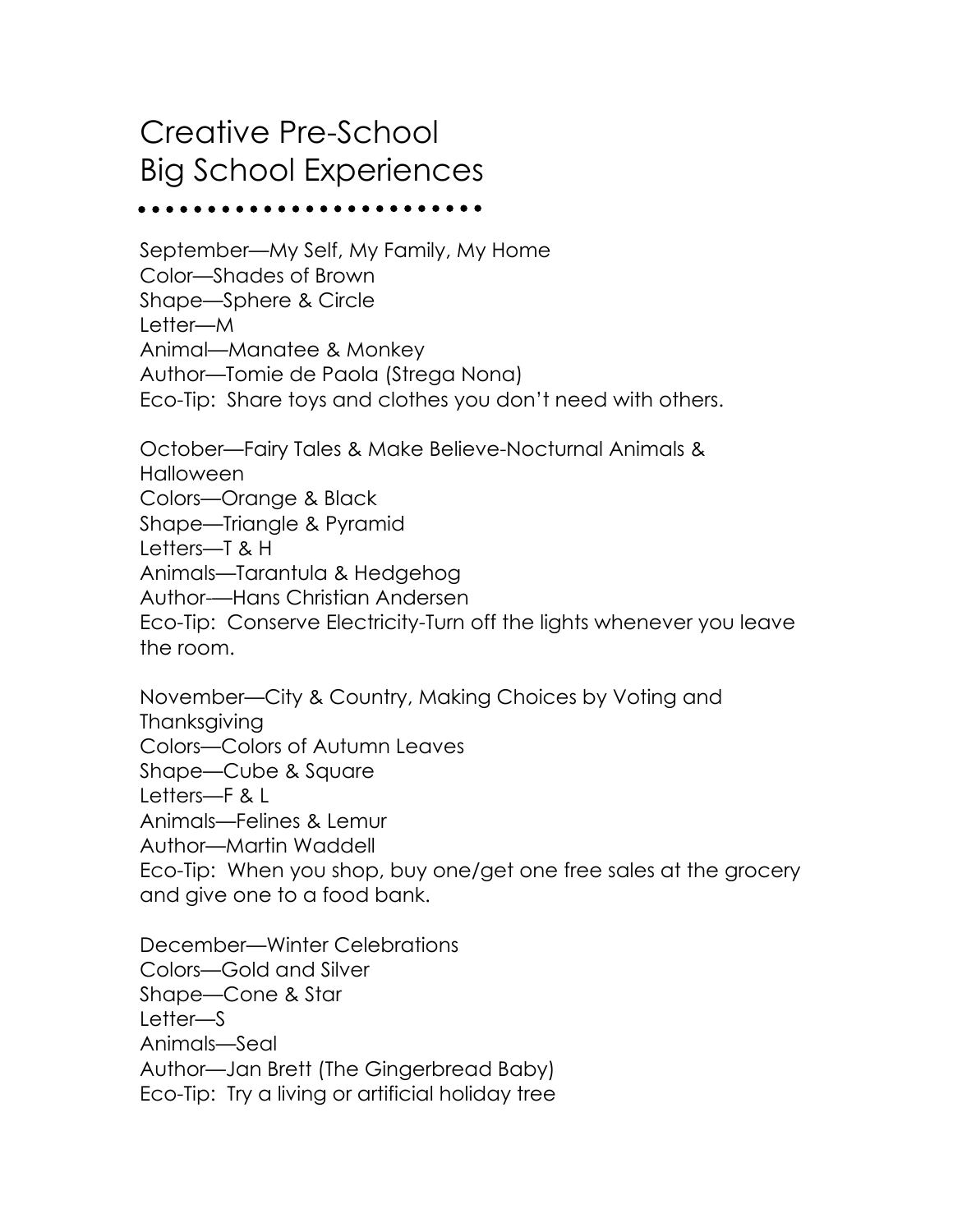January—Snowy places and Animals that Live in the Cold, Things That Come in Pairs, and Winter Sports Colors—Shades of Blue Shape—Parallelogram Letters—B & D Animals—Bear and Deer Author—Bill Martin, Jr. Eco-Tip: Make sure your backyard birds have water and food during the cold months.

February—Pets and Our Friends-Black History Month Color—Shades of Red Shape—Cylinder & Heart Letters—V & P Animals—Venomous snakes & Panda Author—Rosemary Wells (Max and Ruby & McDuff) Eco-Tip: Make sure your pets get food, water, and shelter from the weather.

March—Famous Artists & Musicians Color—Shades of Green Shape—Trapezoid Letters—R, J, & G Animals—Raccoon, jackal, guinea pig Author—Leo Lionni Eco-Tip: Use paper towels sparingly.

April—Reptiles and Amphibians

Color—Shades of Purple

Shape—Rhombus

Letter— $Z$ ,  $Q$ ,  $W$ ,  $g$ ,  $K$ 

Animals—Zebra, Quetzal, Wallaby, Katydid

Author—Jonathan London (Froggie Series)

Eco-Tip: Start your own compost pile.